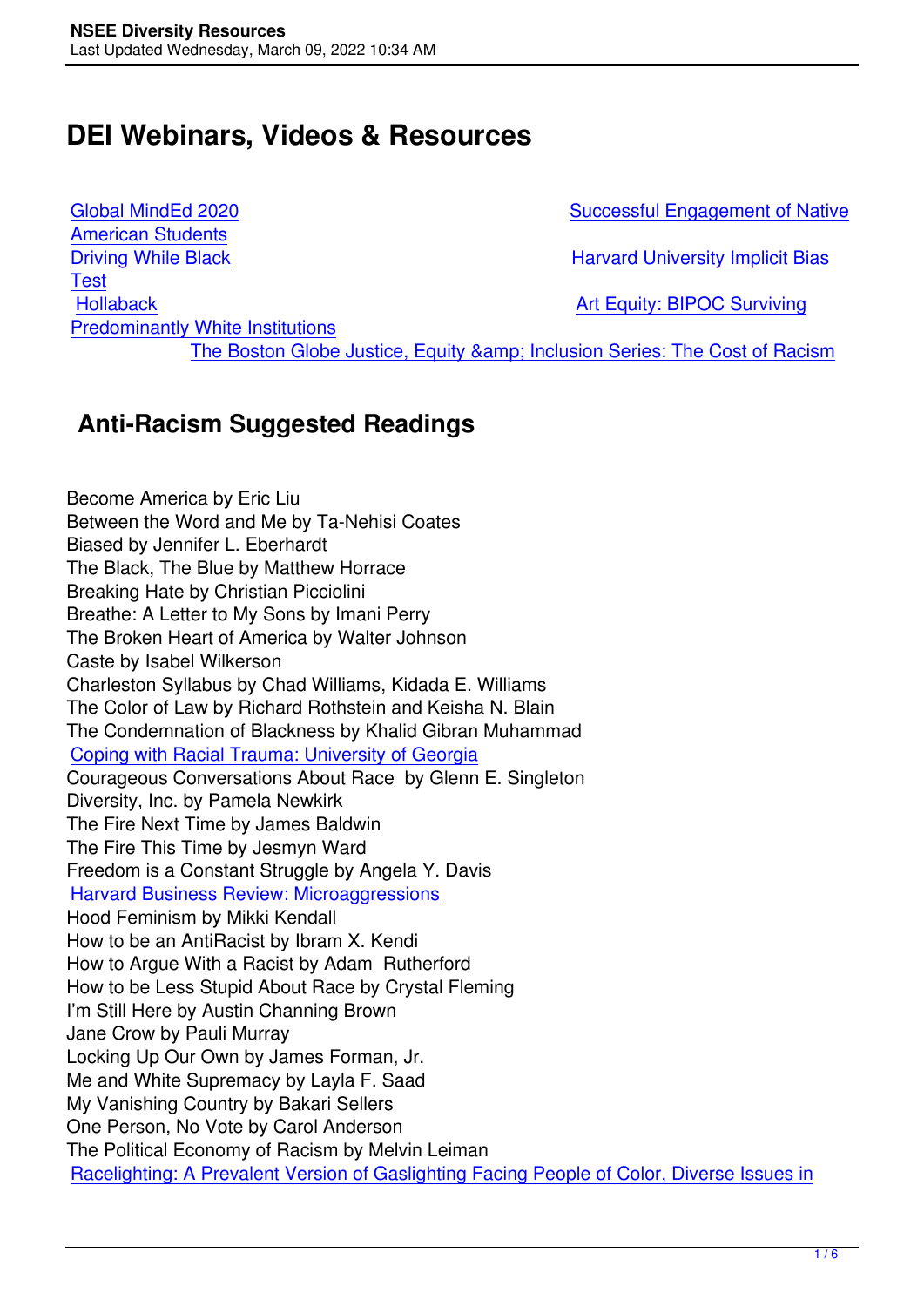#### Higher Education

Race Talk and the Conspiracy of Silence by Derald Wing Sue Sister Outsider by Audre Lorde [Slavery by Anothe](https://diverseeducation.com/article/205210/)r Name by Douglas A. Blackmon So You Want to Talk About Race by Ijeoma Oluo Tears We Cannot Stop by Michael Eric Dyson The New Jim Crow by Michelle Alexander They Can't Kill Us All by Wesley Lowery Upending the Ivory Tower by Stefan Bradley We Keep Us Safe by Zach Norris The White Card by Claudia Rankine When They Call You a Terrorist by Patrisse Khan-Cullors White Fragility by Robin Diangelo White Rage by Carol Anderson White Tears/Brown Scars by Ruby Hamad Why Are All the Black Kids Sitting Together in the Cafeteria? by Beverly Doniel Tofum Why I'm No Longer Talking to White People About Race by Reni Eddo-Lodge Why We Can't Wait by Martin Luther King, Jr.

### **Resources**

**Employment/Recruitment** Chico State Employer Career Fair & DEI Tips Communication - Cultural Dimensions Diversity Recruitment Tips **Bullet Contains a Container Container Container Container Container Container Container [Conversations](https://www.csuchico.edu/careers/employers/index.shtml)** [Importance of Divers](https://docs.google.com/document/d/1hZlyizgF7BNMl2_eN83FdWOwnJWPrfWK0fPqv4pIjDs/edit)e Teams Stud[ents Assessing](https://docs.google.com/document/d/1hZlyizgF7BNMl2_eN83FdWOwnJWPrfWK0fPqv4pIjDs/edit) [Commitment to DEI](https://www.rakuna.co/blog/posts/diversity-recruiting-strategy-best-practices/) [Race on Camp](https://docs.google.com/document/d/1-qrjtaZraD885zg8VlozUQ5j9IkShR0wdeNYC6DFLZc/edit)us **Back and Campus Example 3** and Squads, Spaces & amp; [Sustainable Movements](https://hbr.org/2016/11/why-diverse-teams-are-smarter)

#### **[Land Acknowle](https://www.chronicle.com/newsletter/race-on-campus/2021-03-02)[dg](https://www.naceweb.org/diversity-equity-and-inclusion/best-practices/questions-students-may-ask-to-assess-your-organizations-commitment-to-dei/)ement**

#### [Native Governance Cen](https://dviyer.medium.com/squads-spaces-and-sustainable-movements-60ca40953339)ter

Text the local zip code to 855-917-5263 to obtain land acknowledgement information.

#### **Race and Ethnicity**

Job Well : A career advancement platform for Black, Latinx, and Native American students and professionals.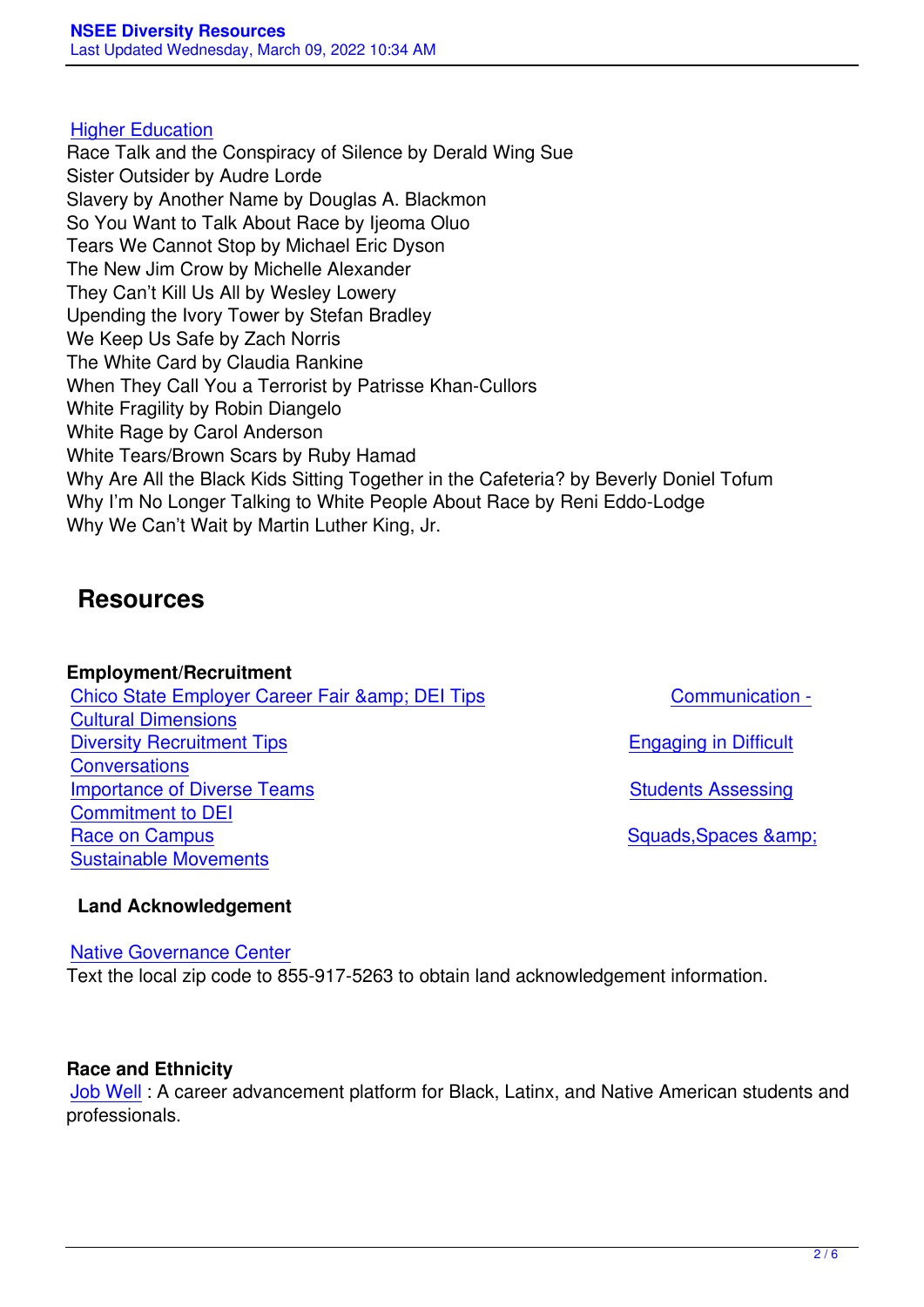Black Creatives : A digital media platform for news, resources, and tools that helps Black creatives thrive in their careers.

Black Career Women's Network : A national professional development organization focused on everything career-related to the success of African American Women. BCWN is on a mission to bridge the gap in support of professional development, particularly for women of color.

The Memo : Coaching, advising, and career development for women of color. This platform goes beyond surface-level workplace issues (e.g., communication challenges) and digs deep to uncover solutions on hot topics such as intersectionality at work, overcoming microaggressions [and building](https://www.myweeklymemo.com/) alliances at work.

#### **Veteran**

My Next Move for Veterans : Identify civilian careers similar to your military job.

[Military Crosswalk Search:](https://www.mynextmove.org/vets/) Search codes or titles from the Military Occupational Classification and find similar civilian jobs and careers.

Transition Assistance Program (TAP): Offers job-search assistance and related services to meet the needs of separating service members during their period of transition into civilian life.

DAV: A leader in connecting veterans with meaningful employment, hosting job fairs, and providing career resources.

USAJOBS Federal Government Careers for Veterans: If you're a Veteran who served on active duty in the U.S. Armed Forces and were separated under honorable conditions, you may be eligible for veterans' preference, as well as other veteran-specific hiring options.

Student Veterans of America : To provide military veterans with the resources, support, and advocacy needed to succeed in higher education and following graduation.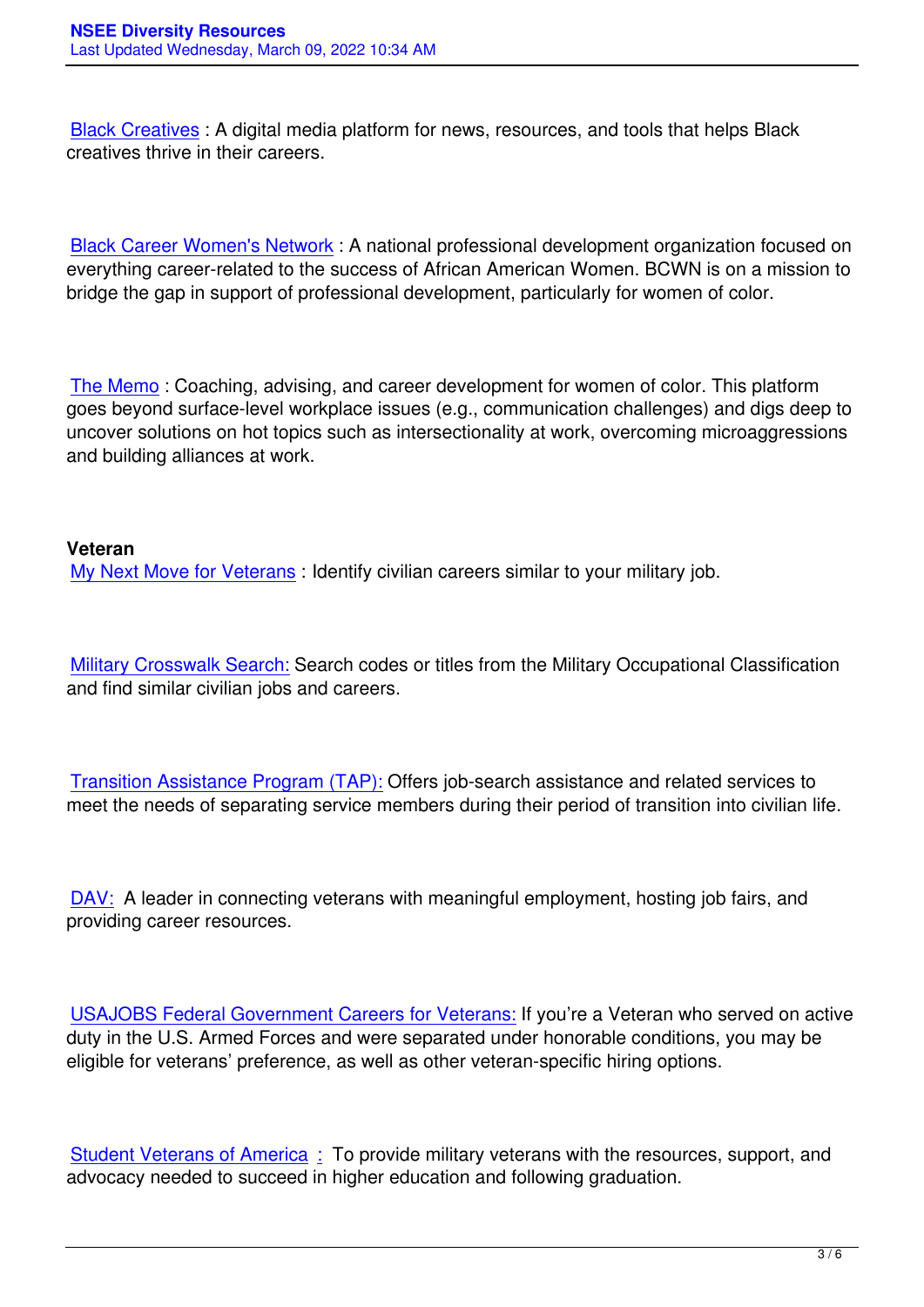#### **Individuals with Disabilities**

Job Accommodation Network (JAN): The leading source of free, expert, and confidential guidance on workplace accommodations and disability employment issues.

Emerging Leaders : A highly competitive program that places undergraduate and graduate students with disabilities in fulfilling summer internships and provides them with leadership development opportunities.

Disabled World – Disability Employment: Work Information for Persons with Disabilities.

[My Blind Spot: List of informative links w](https://www.disabled-world.com/disability/employment/)ith resources for education, employment, travel, recreation, entertainment and more.

#### **Gender and Sexuality**

Movement Advancement Project : Map of Employment Non-Discrimination Laws in the United States of America.

Human Rights Campaign (HRC) Corporate Equality Index: The national benchmarking tool on corporate policies and practices related to LGBTQ+.

Equality Florida Action, INC. : The largest civil rights organization dedicated to securing full equality for Florida's lesbian, gay, bisexual, transgender and queer (LGBTQ) community.

The Pride Chamber : The LGBT Chamber of Commerce dedicated to the business equality movement in the Greater Orlando area and beyond.

Best Practices for Non-Binary Inclusion in the Workplace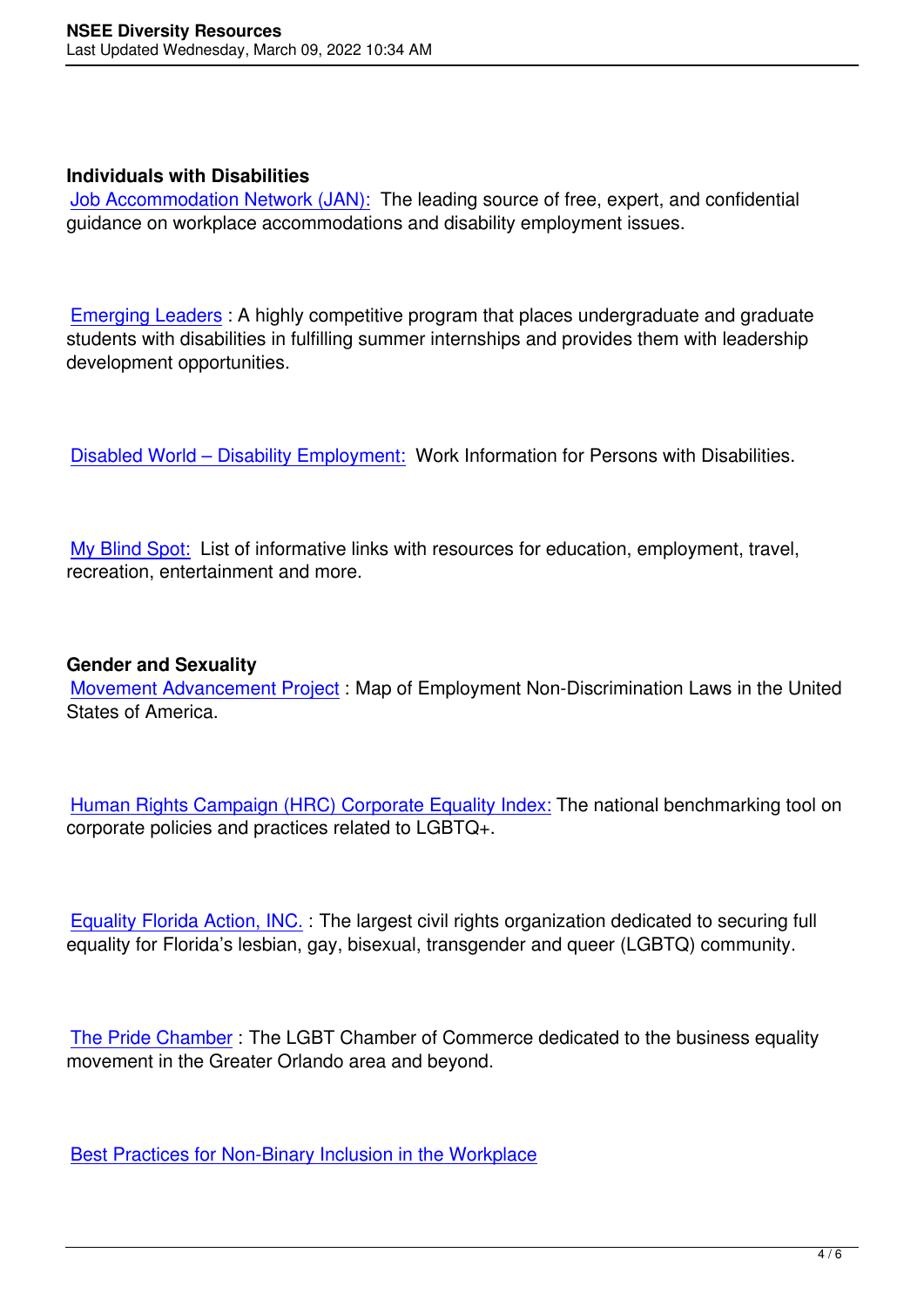#### **DREAMer**

DACA Resources: Student Resources provided by Stetson University's Office of Diversity and Inclusion.

My Undocumented Life : Provides up-to-date information and resources to undocumented students. Both internship and job listings will meet the unique career.

## **[Experiential Edu](https://mydocumentedlife.org/)cation Jo[urnals an](https://mydocumentedlife.org/category/internships/)d [Pro](https://www.stetson.edu/administration/career/%20https:/mydocumentedlife.org/category/jobs/)fessional Organizations**

Experiential Learning through Cultural Immersion D& I Design Thinking

## **Community Engagement**<sup>[]</sup>

Campus Compact Coalition of Urban and Metropolitan Universities Engagement Scholarship Consortium [Imagining America](https://compact.org/) [International Association of Research on Service](https://www.cumuonline.org/)-Learning and Community Engagement Journ [al of Participatory Research Methods](https://engagementscholarship.org/) [International Journa](https://imaginingamerica.org/)l of Research on Service-Learning and Community Engagement [The Journal of Community Engagement and Higher Education](https://www.researchslce.org/) [Journal of Higher Education Outreach](https://jprm.scholasticahq.com/) and Engagement [Michigan Journal of Community Service Learning](https://ijrslce.scholasticahq.com/)

### **[Internships](https://openjournals.libs.uga.edu/jheoe/index)**

National Association of Colleges and Employers

## **Study Abroad**

Diversity Abroad The Forum on Education Abroad Frontiers: The Interdisciplinary Journal of Study Abroad